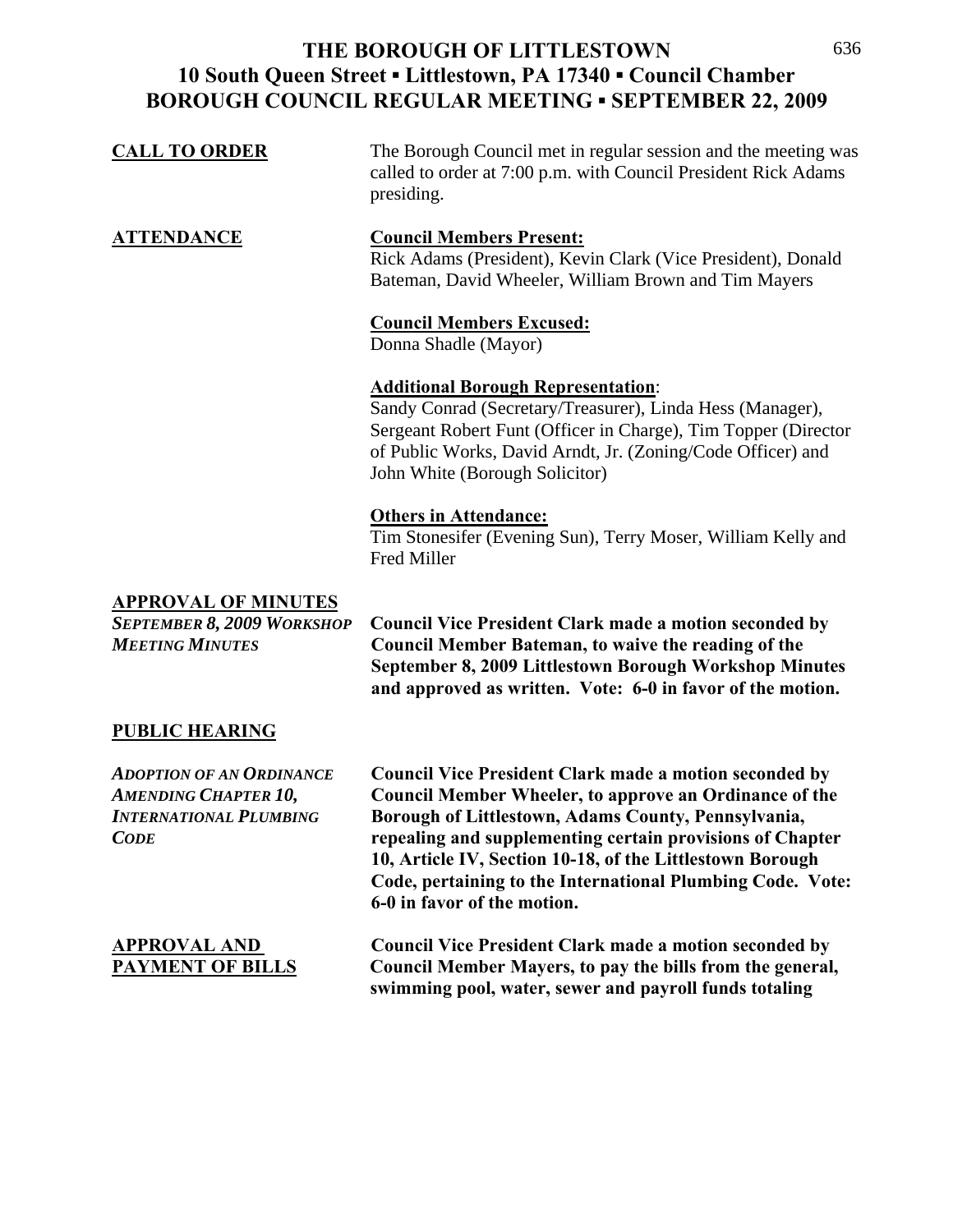|                                                                                                       | \$64,135.62 for the dates of September 2, 2009 to September<br>15, 2009 and the payroll disbursements for a total of<br>\$27,388.51 from the period of August 29, 2009 to September<br>5, 2009 whereas the combined total is \$91,524.13. Vote: 6-0<br>in favor of the motion.                   |
|-------------------------------------------------------------------------------------------------------|--------------------------------------------------------------------------------------------------------------------------------------------------------------------------------------------------------------------------------------------------------------------------------------------------|
| <b>APPROVAL OF</b><br><b>FINANCIAL REPORT</b>                                                         | <b>Council Vice President Clark made a motion seconded by</b><br><b>Council Member Brown, to approve the Financial Report for</b><br>September 22, 2009. Vote: 6-0 in favor of the motion.                                                                                                       |
| <b>APPROVAL OF</b><br><b>SAVINGS REPORT</b>                                                           | <b>Council Vice President Clark made a motion seconded by</b><br><b>Council Member Bateman, to approve the Capital Reserves</b><br>Savings Account Report for September 22, 2009. Vote: 6-0<br>in favor of the motion.                                                                           |
| <b>NEW BUSINESS</b><br><b>AMERICAN TOWERS, INC.</b><br><b>COMMUNICATION LEASE</b><br><b>AGREEMENT</b> | <b>Council Vice President Clark made a motion seconded by</b><br>Council Member Bateman, to refuse to agree to the<br>amendments of American Towers, Inc. of an existing<br>approved agreement between the Borough of Littlestown and<br>American Towers, Inc. Vote: 6-0 in favor of the motion. |
| <b>REPORTS</b><br><b>BOROUGH MANAGER</b>                                                              | The Borough Manager's monthly report was provided earlier to<br>Borough Council.                                                                                                                                                                                                                 |
| <b>MAYOR</b>                                                                                          | Mayor Shadle's monthly report was provided earlier to Borough<br>Council.                                                                                                                                                                                                                        |
| <b>OFFICER IN CHARGE</b>                                                                              | Sergeant Robert Funt's monthly report was provided earlier to<br>Borough Council.                                                                                                                                                                                                                |
| <b>DIRECTOR OF PUBLIC WORKS</b>                                                                       | Director of Public Works, Tim Topper's monthly report was<br>provided earlier to Borough Council.                                                                                                                                                                                                |
| <b>CODE ENFORCEMENT OFFICER</b>                                                                       | Code Enforcement Officer, David Arndt, Jr's monthly report was<br>provided earlier to Borough Council.                                                                                                                                                                                           |
| <b>BOROUGH SOLICITOR</b><br><b>JOHN WHITE</b>                                                         | Solicitor White stated that the situation regarding the Borough's<br>opinion on a former employees status of pension benefits is being<br>looked at by Attorney Harvey and pension experts.                                                                                                      |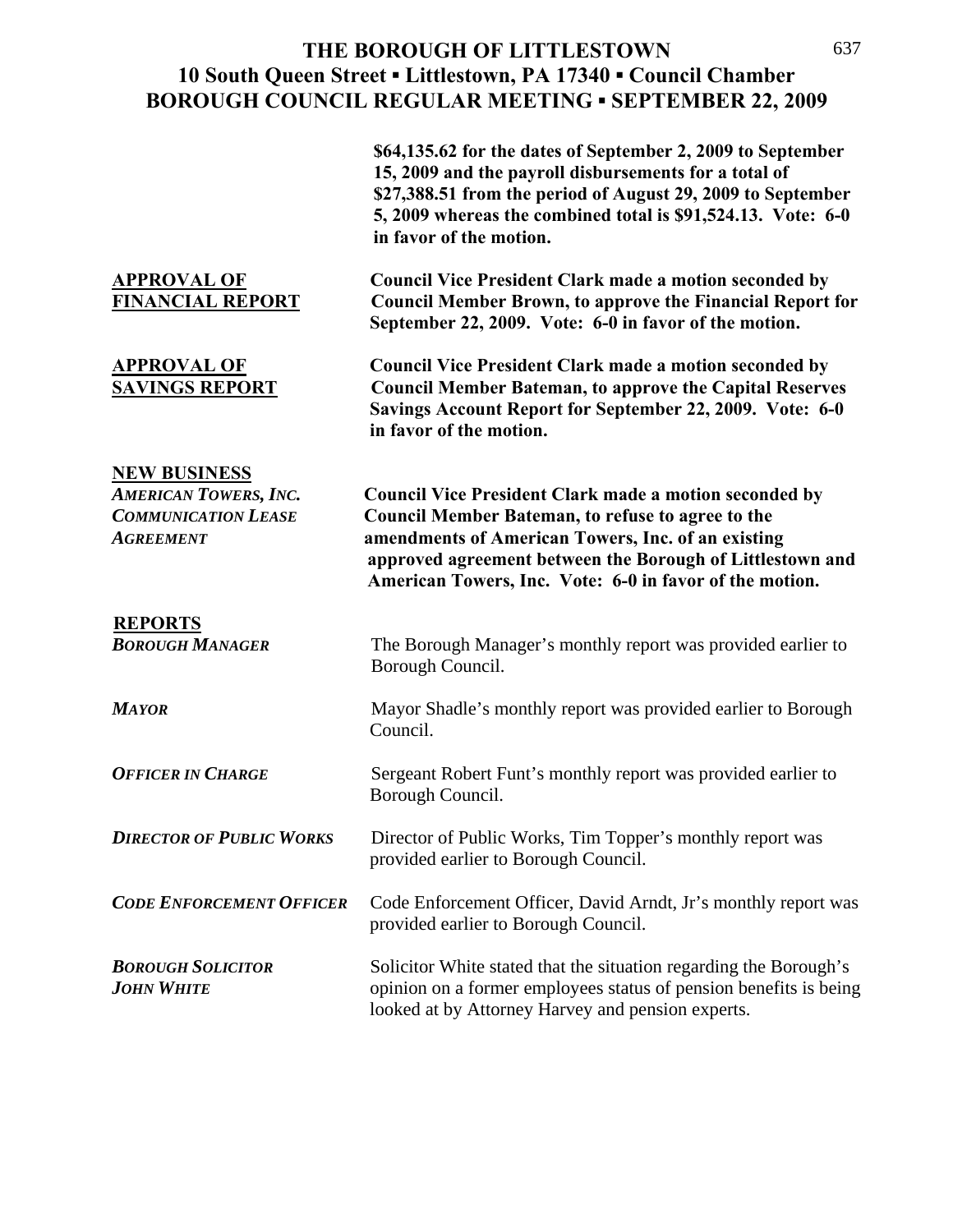| <u>APPROVAL OF REPORTS</u>                                                                                                | <b>Council Vice President Clark made a motion seconded by</b><br><b>Council Member Wheeler, to approve the monthly reports as</b><br>written. Vote: 6-0 in favor of the motion. |
|---------------------------------------------------------------------------------------------------------------------------|---------------------------------------------------------------------------------------------------------------------------------------------------------------------------------|
| <b>REPORTS OF BOARDS,</b><br><b>COMMISSIONS AND</b><br><b>COMMITTEES</b>                                                  |                                                                                                                                                                                 |
| <b>RECREATION BOARD</b>                                                                                                   | No action to be taken.                                                                                                                                                          |
| <u>PLANNING COMMISSION</u><br><b>RECOMMENDATION TO</b><br><b>KEEP MICHELE CROUSE</b><br><b>AS THE RECORDING SECRETARY</b> | This was sent back to the Planning Commission.                                                                                                                                  |
| <u>CIVIL SERVICE</u><br><b>COMMISSION</b>                                                                                 | There was nothing to report.                                                                                                                                                    |
| <b>COMMUNITY</b><br><b>RELATIONS</b><br><b>COMMITTEE</b>                                                                  | There was nothing to report.                                                                                                                                                    |
| <b>FINANCE COMMITTEE</b>                                                                                                  | The 2010 draft budget should be out to Council shortly and the<br>October workshop meeting will be dedicated to the budget.                                                     |
| <b>FIRE PREVENTION</b><br><b>COMMITTEE</b>                                                                                | The report from the Fire Company was reviewed by Council.                                                                                                                       |
| <b>HEALTH &amp; SAFETY</b><br><b>COMMITTEE</b>                                                                            | There was nothing to report.                                                                                                                                                    |
| PERSONNEL COMMITTEE                                                                                                       | There was nothing to report.                                                                                                                                                    |
| <b>UNION/POLICE</b><br><b>CONTRACT COMMITTEE</b>                                                                          | There was nothing to report.                                                                                                                                                    |
| <b>PROPERTY AND SUPPLY</b><br><b>COMMITTEE</b>                                                                            | There was nothing to report.                                                                                                                                                    |
| <b>STREETS AND</b><br><b>TRANSPORTATION</b><br><b>COMMITTEE</b>                                                           | There was nothing to report.                                                                                                                                                    |